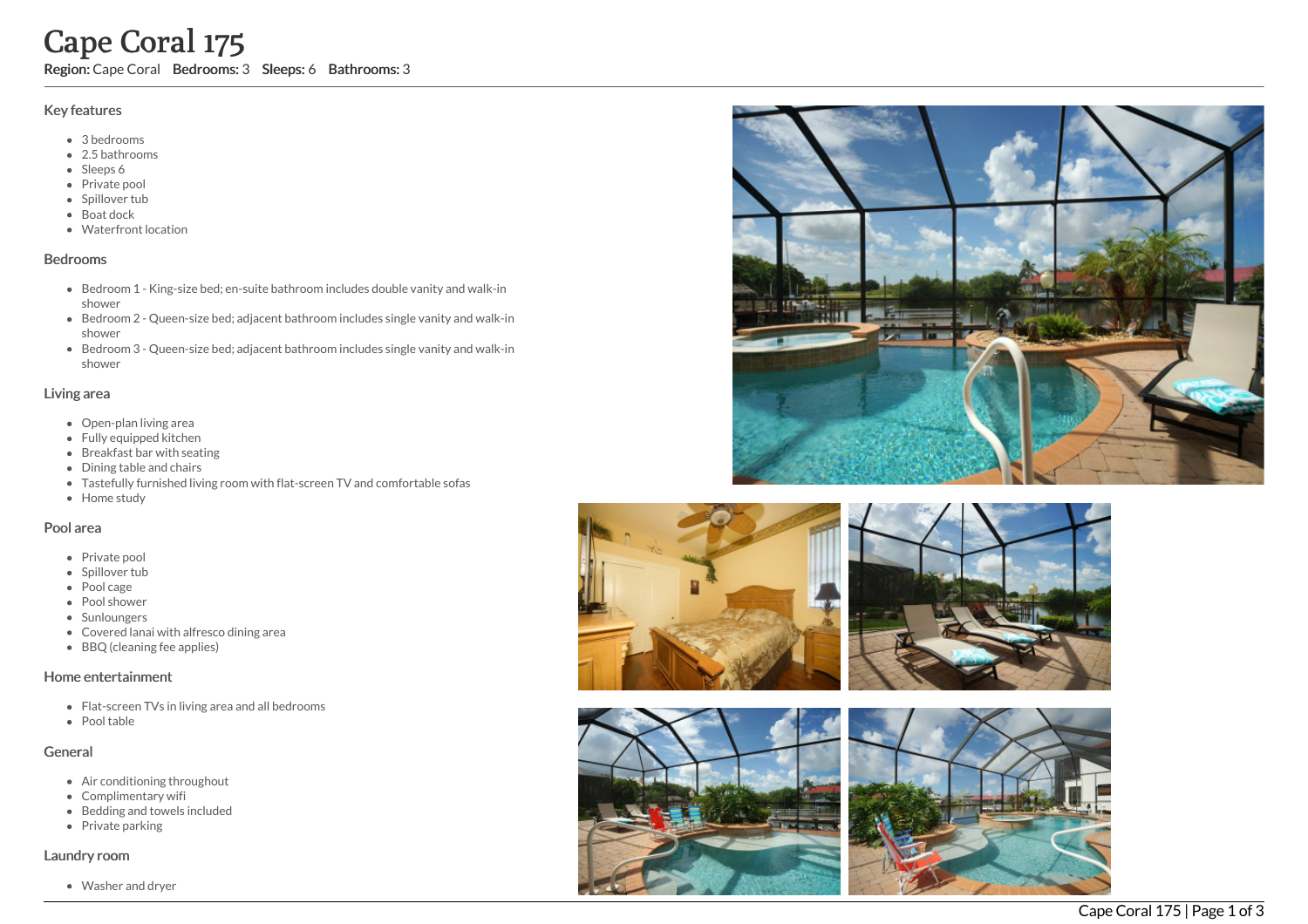• Iron and ironing board

## Additional fees

- Additional guests Prices quoted are based on 4 guests, an additional \$100 per guest per week will be added to the rental rate
- Electricity \$35 per week included each extra KWH costs \$0.15

## Cape Coral

Located in Florida, on the gulf of Mexico, Cape Coral is known as a  $A\phi$ a, $\neg$ ËœWaterfront Wonderland $\tilde{A}$ ¢â, $\neg$ â, $\notin$  and has more canals than any other city in the world. This coastal town offers a variety of Gulf beaches within 15 miles, including the beautiful Sanibel Island and Fort Myers Beach. The area is known for a wide variety of wildlife, including burrowing owls, waterfowl, gopher tortoises, dolphins, reptiles and manatees. With plenty of parks, ecological preserves and walking trails it is the ideal location for any nature enthusiast. Visitors to the area can enjoy an array of activities including golf, cycling, fishing and sailing. Cape Harbour is a newly trending area of the city and offers plenty of different events throughout the year, as well as waterfront restaurants, local shops and a popular farmer $A\hat{\alpha}$ ,  $\hat{\alpha}$ ,  $\hat{\alpha}$ ,  $\hat{\alpha}$  market every saturday.

## Places of Interest

- Fort Myers Beach 17.1 miles
- Sanibel Island 24.8 miles
- Sun Splash Family Waterpark 9.0 miles
- Four Mile Cove Ecological Preserve 10.3 miles
- Captiva Island 33.6 miles